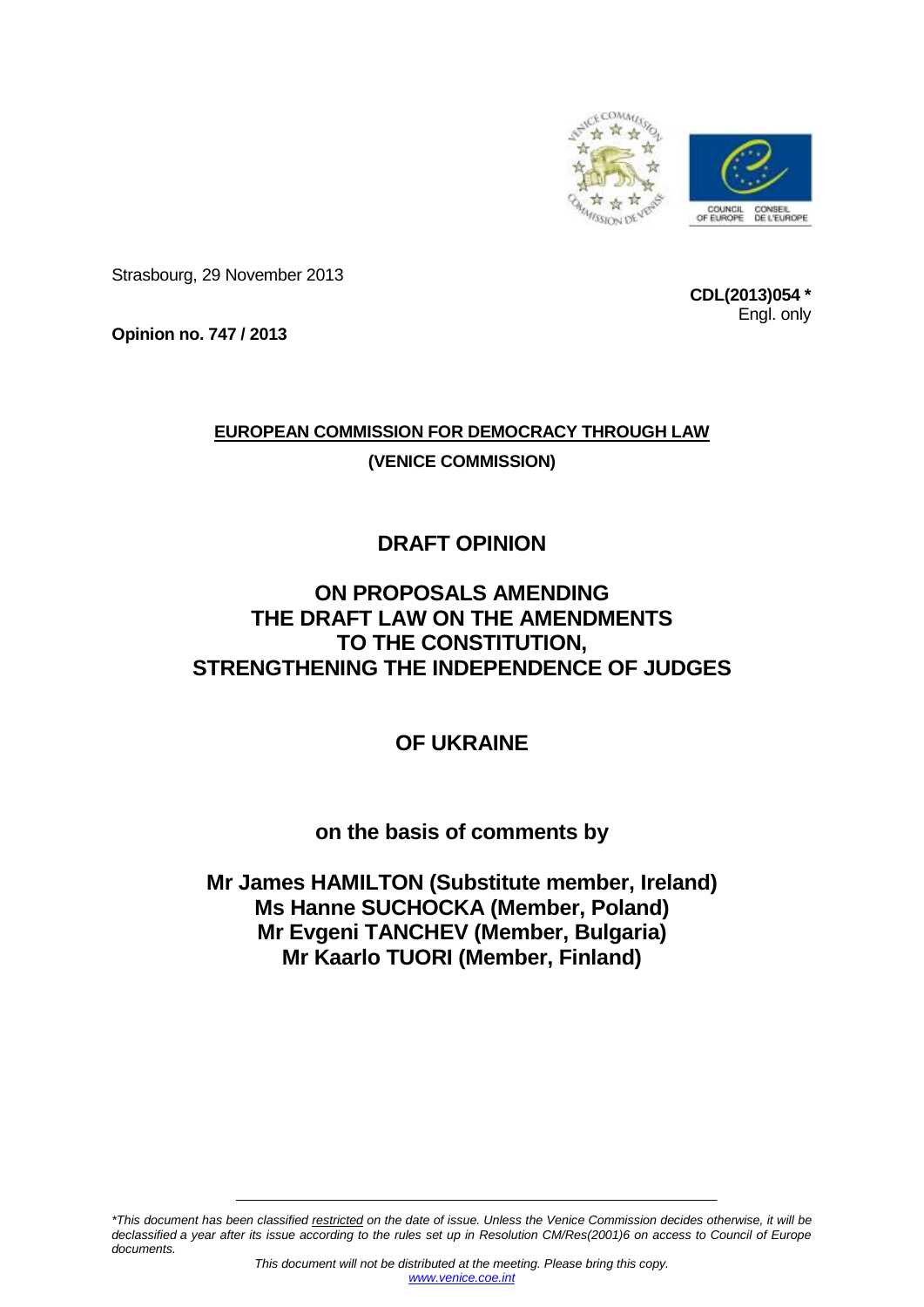#### **Table of Contents**

| I.<br>Ш.<br>Ш. |    |                                                                                                                                                                                                                                                                                 |  |
|----------------|----|---------------------------------------------------------------------------------------------------------------------------------------------------------------------------------------------------------------------------------------------------------------------------------|--|
|                | А. | Proposal no. 1: Right to a fair trial within reasonable time (Section I.1.2 of the Draft                                                                                                                                                                                        |  |
|                |    |                                                                                                                                                                                                                                                                                 |  |
|                | В. | Proposals no. 2 and 5: Establishment of the court network (Article 85.27 of the<br>Constitution - Section I.2.2 of the Draft Law / Article 125 of the Constitution – Section                                                                                                    |  |
|                | C. | Proposals no. 3, 14 and 21: Appointment and transfer of judges - removal of                                                                                                                                                                                                     |  |
|                |    | competence of the President / appointment of judges to administrative positions /<br>dismissal of judges already appointed for permanent office (Articles 85.27 and 106.23 -<br>Section I.3.a of the Draft Law / Article 128 of the Constitution - Sections I.8.2 and II.3.3 of |  |
|                | D. | Proposal no. 4: Term of office of the Prosecutor General (Article 122 of the                                                                                                                                                                                                    |  |
|                |    |                                                                                                                                                                                                                                                                                 |  |
|                | Е. | Proposal no. 6: Supreme Court (Article 125 of the Constitution - Section I.b.5 of the                                                                                                                                                                                           |  |
|                |    |                                                                                                                                                                                                                                                                                 |  |
|                | F. |                                                                                                                                                                                                                                                                                 |  |
|                | G. | Proposal no. 8: Judicial Immunity (Section I.6.a.2 of the Draft Law)  6                                                                                                                                                                                                         |  |
|                | Н. | Proposal no. 9: Dismissal of Judges (Article 126.5 of the Constitution - Section                                                                                                                                                                                                |  |
|                |    |                                                                                                                                                                                                                                                                                 |  |
|                | L. | Proposal no. 10: Retirement age of judges (Article 126 of the Constitution – Section                                                                                                                                                                                            |  |
|                |    |                                                                                                                                                                                                                                                                                 |  |
|                |    |                                                                                                                                                                                                                                                                                 |  |
|                |    |                                                                                                                                                                                                                                                                                 |  |
|                | М. | Proposals no. 12 and 25: Role of the High Qualification Commission -                                                                                                                                                                                                            |  |
|                |    | recommendation of candidates for the office of judge / transfer of judges (Article 127.3 of                                                                                                                                                                                     |  |
|                |    |                                                                                                                                                                                                                                                                                 |  |
|                | Μ. | Proposal no. 13: Competitive selection of judges (Article 127 of the Constitution -                                                                                                                                                                                             |  |
|                | Ν. | Proposal no. 15: High Judicial Council (Article 131 of the Constitution - Section I.10                                                                                                                                                                                          |  |
|                |    |                                                                                                                                                                                                                                                                                 |  |
|                | О. | Proposal no. 16: Entry into force (Section II.1 of the Draft Law) 10                                                                                                                                                                                                            |  |
|                | Ρ. | Proposal no. 17: Probationary periods - transitional provision (Section II.2.2 of the                                                                                                                                                                                           |  |
|                |    |                                                                                                                                                                                                                                                                                 |  |
|                | Q. | Proposal no. 18: Permanent tenure for judges at the end of their probationary period                                                                                                                                                                                            |  |
|                |    |                                                                                                                                                                                                                                                                                 |  |
|                | R. | Proposal no. 19: Transfer of pending judicial candidacies from the President to the                                                                                                                                                                                             |  |
|                |    |                                                                                                                                                                                                                                                                                 |  |
|                | S. | Proposal no. 20: Retirement of judges who are 65 years old but have not yet been                                                                                                                                                                                                |  |
|                |    |                                                                                                                                                                                                                                                                                 |  |
|                | Τ. | Proposal no. 22: Dismissal for breach of oath (Section II.4 of the Draft Law) 11                                                                                                                                                                                                |  |
|                | U. | Proposals no. 23 to 26: Transitions provisions - Transfer of the competence to lift                                                                                                                                                                                             |  |
|                |    | judicial immunity from the Verkhovna Rada to the HJC (Section II.9 of the Draft Law) 11                                                                                                                                                                                         |  |
| IV.            |    |                                                                                                                                                                                                                                                                                 |  |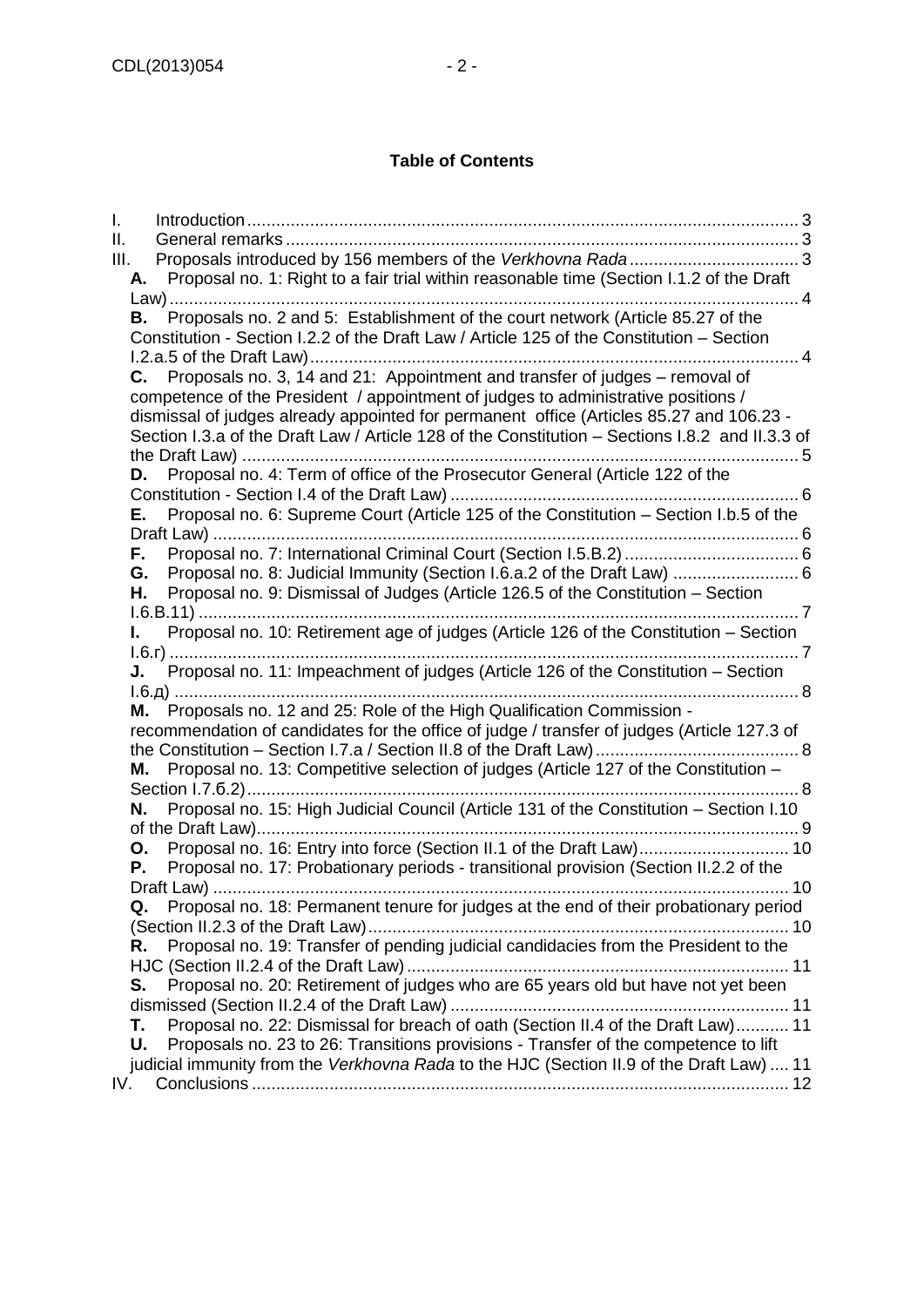#### <span id="page-2-0"></span>**I. Introduction**

1. By letter of 5 November 2013, the Head of the Administration of the President of Ukraine, Mr Lyovochkin, requested the Venice Commission to prepare an opinion on Proposals, submitted by 156 members of the *Verkhovna Rada*, amending the draft Law "On Amendments to the Constitution, strengthening the Independence of the Judges" (CDL-REF(2013)050, hereinafter "the Proposals").

2. Mr Hamilton, Ms Suchocka, Mr Tanchev and Mr Tuori acted as rapporteurs for this opinion.

*3. The present opinion was adopted by the Venice Commission at its … Plenary Session (Venice, …).*

#### <span id="page-2-1"></span>**II. General remarks**

4. The Venice Commission has provided a series of opinions on Ukraine's judiciary<sup>1</sup>. The most relevant for the examination of the Proposals is the "Opinion on the Draft Law on the amendments to the Constitution, Strengthening the Independence of Judges and on the Changes to the Constitution proposed by the Constitutional Assembly of Ukraine"<sup>2</sup>. That Opinion was given, *inter alia,* on the Draft Law on the Amendments to the Constitution of Ukraine, strengthening the Independence of Judges (CDL-REF(2013)020).

5. This Opinion relates to an amended version of the Draft Law on the Amendments to the Constitution (hereinafter "the Draft Law"). The Proposals do not directly amend the Constitution but they amend the Draft Law. Therefore, the Constitution, the Draft Law and the Proposals have to be read together. Document CDL-REF(2013)058 shows in the column on the left side the earlier version, subject to the Opinion CDL-AD(2013)014, and in the right column the Draft Law to which the Proposals refer. Footnotes have been added in Document CDL-REF(2013)058 in order to show to which part of the Draft Law each of the Proposals refers.

6. This opinion is based on an English translation of the Proposals and the Draft Law. The translation may not accurately reflect the original version on all points and, consequently, certain comments might be due to problems in the translation.

#### <span id="page-2-2"></span>**III. Proposals introduced by 156 members of the** *Verkhovna Rada*

7. The following chapter examines the 28 Proposals, item by item. In order to facilitate the comprehension of the Proposals, each heading below indicates the substance of the change together with the Article of the Constitution to which it refers and the Section of the Draft Law which is being amended.

<sup>-</sup><sup>1</sup> See Opinion on the draft Law on the judiciary and the draft Law on the status of judges of Ukraine, CDL-AD(2007)003; Joint Opinion on the draft Law on the judicial system and the status of judges of Ukraine, CDL-AD(2010)003; Joint Opinion on the Law on the judicial system and the status of judges of Ukraine, CDL-AD(2010)026; Joint Opinion on the draft Law amending the Law on the judiciary and the status of judges and other legislative acts of Ukraine, CDL-AD(2011)033; Opinion on the Draft Law on the Public Prosecutor's Office of Ukraine (prepared by the Ukrainian Commission on Strengthening Democracy and the Rule of Law, CDL-AD(2012)019; Opinion on the Draft Law on the amendments to the Constitution, Strengthening the Independence of Judges and on the Changes to the Constitution proposed by the Constitutional Assembly of Ukraine, CDL-AD(2013)014; Joint Opinion on the Draft Law on the Public Prosecutor's Office of Ukraine, CDL-AD(2013)025.  $2$  CDL-AD(2013)014.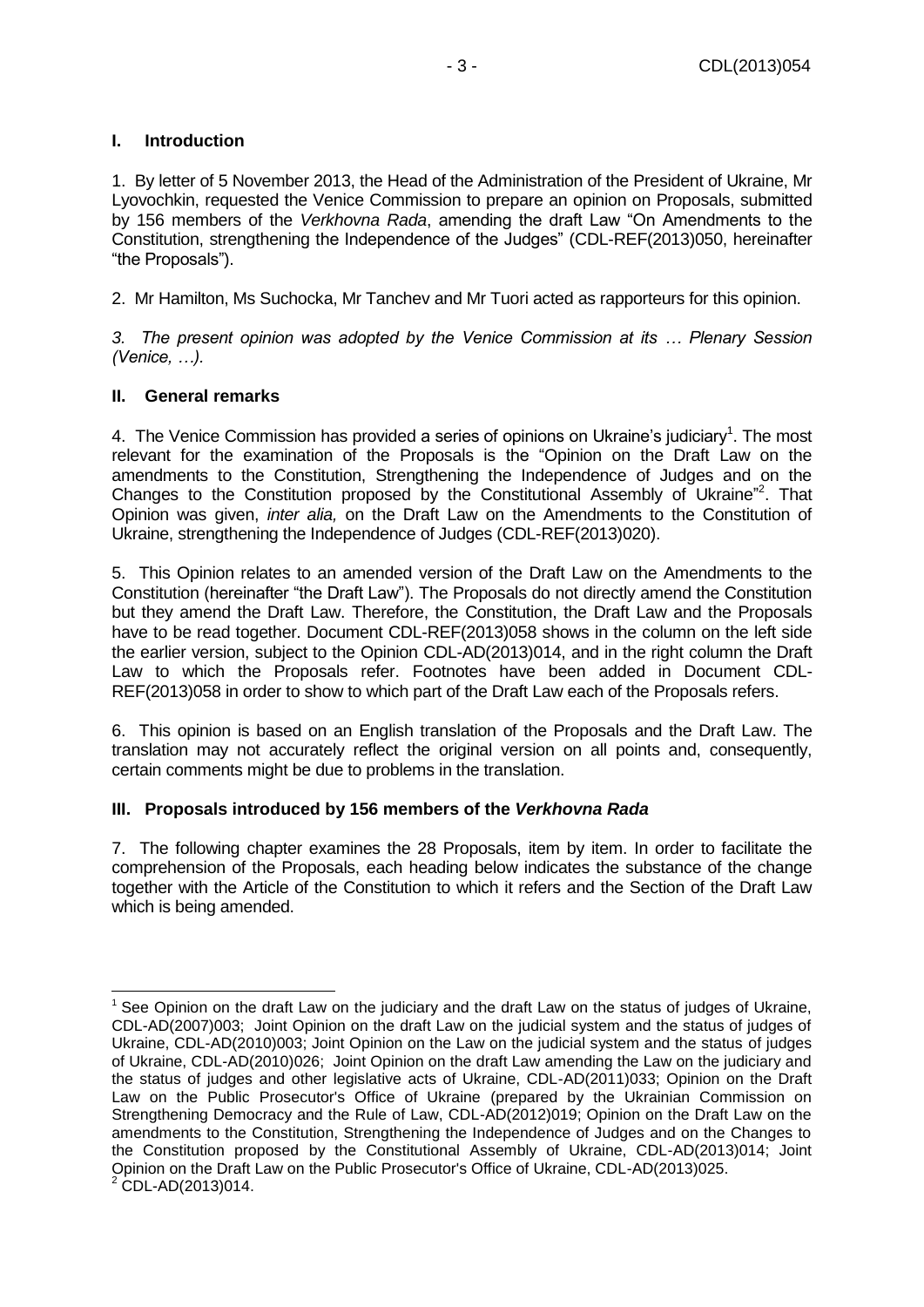<span id="page-3-0"></span>8. This provision introduces a right to a fair trial within reasonable time by a competent and impartial court and thus complements Article 55 of the Constitution on the protection of human rights in court and Article 126.1 of the Constitution on judicial independence.

9. In principle, the introduction of such a provision is welcome. However, when introducing it consideration should be given to the ways of its implementation. In its report on the Effectiveness of National Remedies in Respect of Excessive Length of Proceedings, the Venice Commission insisted that in case of an excessive length of proceedings the parties should have both a compensatory and an acceleratory remedy<sup>3</sup>, i.e. the possibility of an urgent appeal to a judicial instance which results in speeding up the adoption of the delayed decision.

10. Therefore, in parallel to introducing the right of a fair trial within reasonable time, the respective superior court or directly the Supreme Court should be entrusted with a specific compensatory and acceleratory remedy against the excessive length of procedure.

11. In addition, a full constitutional complaint to the Constitutional Court - against all cases of violation of human rights through individual acts – should be introduced. In Ukraine, individual complaints to the Constitutional Court can only be directed against unconstitutional legislation<sup>4</sup> but not against individual unconstitutional acts. The violation of human rights through individual acts, including cases of excessive length of procedure, cannot be attacked before the Constitutional Court. The introduction of a full constitutional complaint was proposed by the Speaker of Parliament in 2011<sup>5</sup> but this proposal has not yet been implemented. A full constitutional complaint to the Constitutional Court would also cover cases of excessive length of procedure before the Supreme Court.

<span id="page-3-1"></span>**B.** Proposals no. 2 and 5: Establishment of the court network (Article 85.27 of the Constitution - Section I.2.2 of the Draft Law / Article 125 of the Constitution – Section I.2.a.5 of the Draft Law)

12. Proposal no. 2 concerns the competence of the *Verkhovna Rada* to establish the court network. The Draft Law attributed this competence to the *Rada* upon initiative by the President whereas Proposal 2 removes the requirement of an initiative by the President.

13. The most competent body for designing and changing the court network is the High Judicial Council ("HJC"). The adoption of the network can of course be a competence of Parliament because such decisions have important budgetary implications. However, the initiative for such decisions should come from the HJC rather than the President.

14. Proposal no. 5 provides that courts shall be established, reorganised and removed through a Resolution of the *Verkhovna Rada*. While it is positive that the court network is established by the *Rada*, this should not be done through a resolution but through the ordinary legislative procedure.

<sup>-</sup> $3$  CDL-AD(2006)036rev, para. 238.

<sup>4</sup> Normative constitutional complaint, see Study on Individual Access to Constitutional Justice, CDL-AD(2010)039rev, para. 77. 5

Annual Report of Activities of the Venice Commission 2011, p. 51.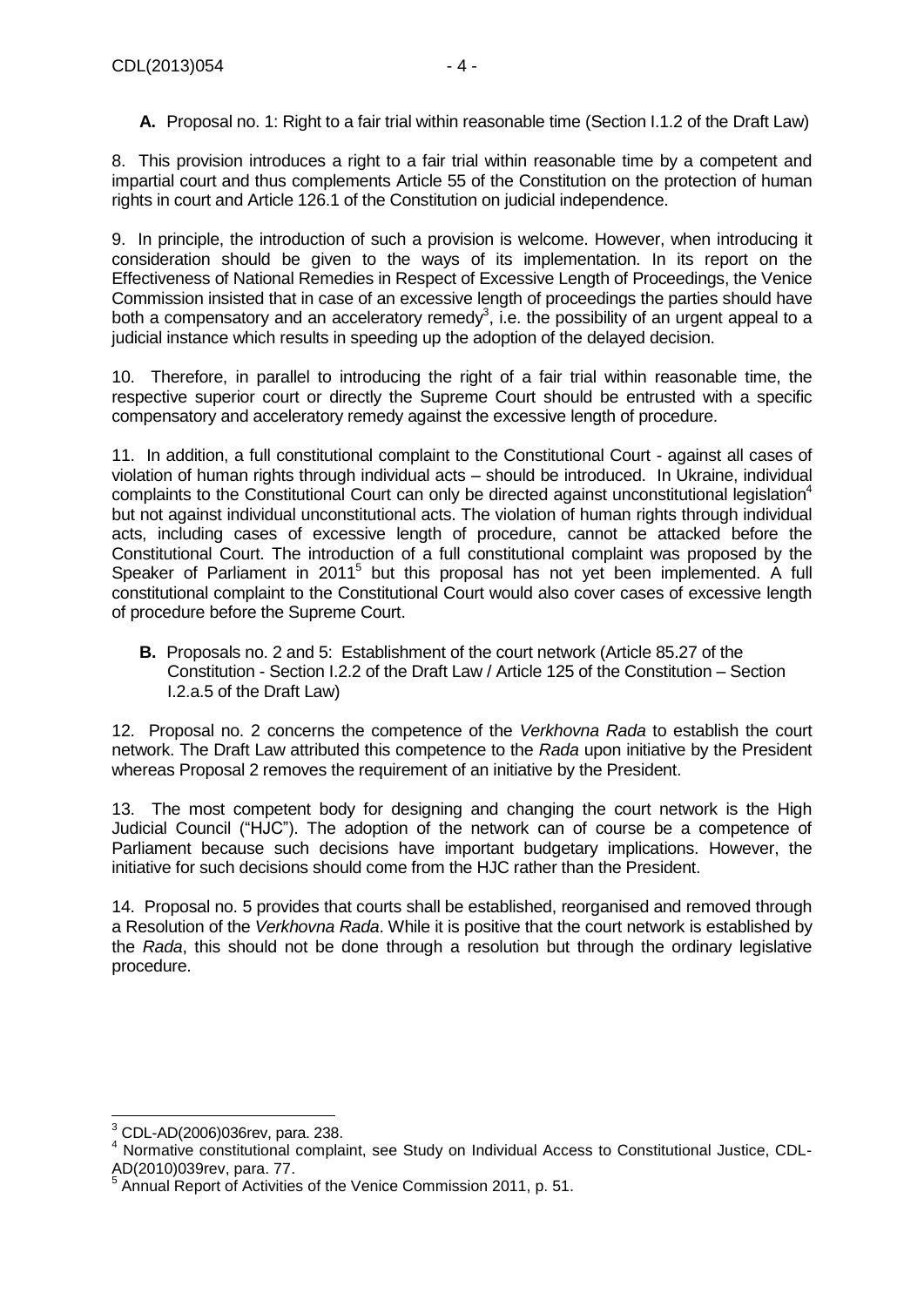<span id="page-4-0"></span>**C.** Proposals no. 3, 14 and 21: Appointment and transfer of judges – removal of competence of the President / appointment of judges to administrative positions / dismissal of judges already appointed for permanent office (Articles 85.27 and 106.23 - Section I.3.a of the Draft Law / Article 128 of the Constitution – Sections I.8.2 and II.3.3 of the Draft Law)

15. Article 106.23 of the Constitution currently in force provides for the establishment of courts by the President. The Draft Law would transfer that competence to the *Rada* (see above under Proposal no. 2) and would replace this provision with the competence to appoint judges upon and in accordance with the motion of the High Judicial Council. Proposal no. 3 would delete that competence of the President in Article 106.23. According to Proposal no. 14, Article 128 of the Constitution would provide that judges are appointed to permanent positions directly by the High Council of Justice rather than by the President. A judge could be transferred to another court only upon his (or her) consent including the case when the court is "disbanded or reorganized". The appointment to administrative positions (presumably that of court presidents) is done by the bodies of judicial self-government. Proposal 21 provides that judges already appointed for permanent office can no longer be dismissed by the President but only by the HJC.

16. *A priori*, the Venice Commission has no objection against appointment of judges by the Head of State when the latter is bound by a proposal of the judicial council and acts in a 'ceremonial' way, only formalising the decision taken by the judicial council in substance.<sup>6</sup> In such a setting, a situation where the President refuses to ratify a decision of the judicial council would be critical because it would *de facto* give the President a veto against decisions of the judicial council. In order to ensure that the President indeed only has a ceremonial role<sup>7</sup>, the Constitution could provide that proposals by the judicial council would enter into force directly, without the intervention of the President if the President does not enact them within a given period of time. Of course, direct appointment of judges by the judicial council avoids such complex safeguards.

17. Linking the transfer of a judge to his or her consent even if the court is "disbanded or reorganized" (Proposal no. 14) goes too far. In such cases, a transfer of the judge against his or her will should be possible. On the other hand, the immediate dismissal of the judge because he or she refuses such an involuntary transfer would go too far as well. In this respect, Proposal no. 9 – providing for dismissal - and Proposal no. 14 – excluding a transfer against the judge's will – contradict each other.

18. The appointment of court presidents by the organs of judicial self-administration (Proposal no. 14) would go too far as well if this term were to refer only to the Congress of Judges. Even after the reduction of the functions of court presidents, there is indeed a danger that these positions can be abused in order to exert pressure on judges to decide cases in a certain way. However, such appointments should be rather made by the High Judicial Council, which has a higher democratic legitimacy than the organs of judicial self-administration. If the term "organs of judicial self-administration" were to include the High Judicial Council then this should be spelled out explicitly.

 $6$  CDL-AD(2013)014, para. 13, see also Report on Judicial Appointments (CDL-AD(2007)028), para. 14.

 $^7$  Similar to that of a "notary", see Joint Opinion on the Law on the Judicial System and the Status of Judges of Ukraine (CDL-AD(2010)026), para 51.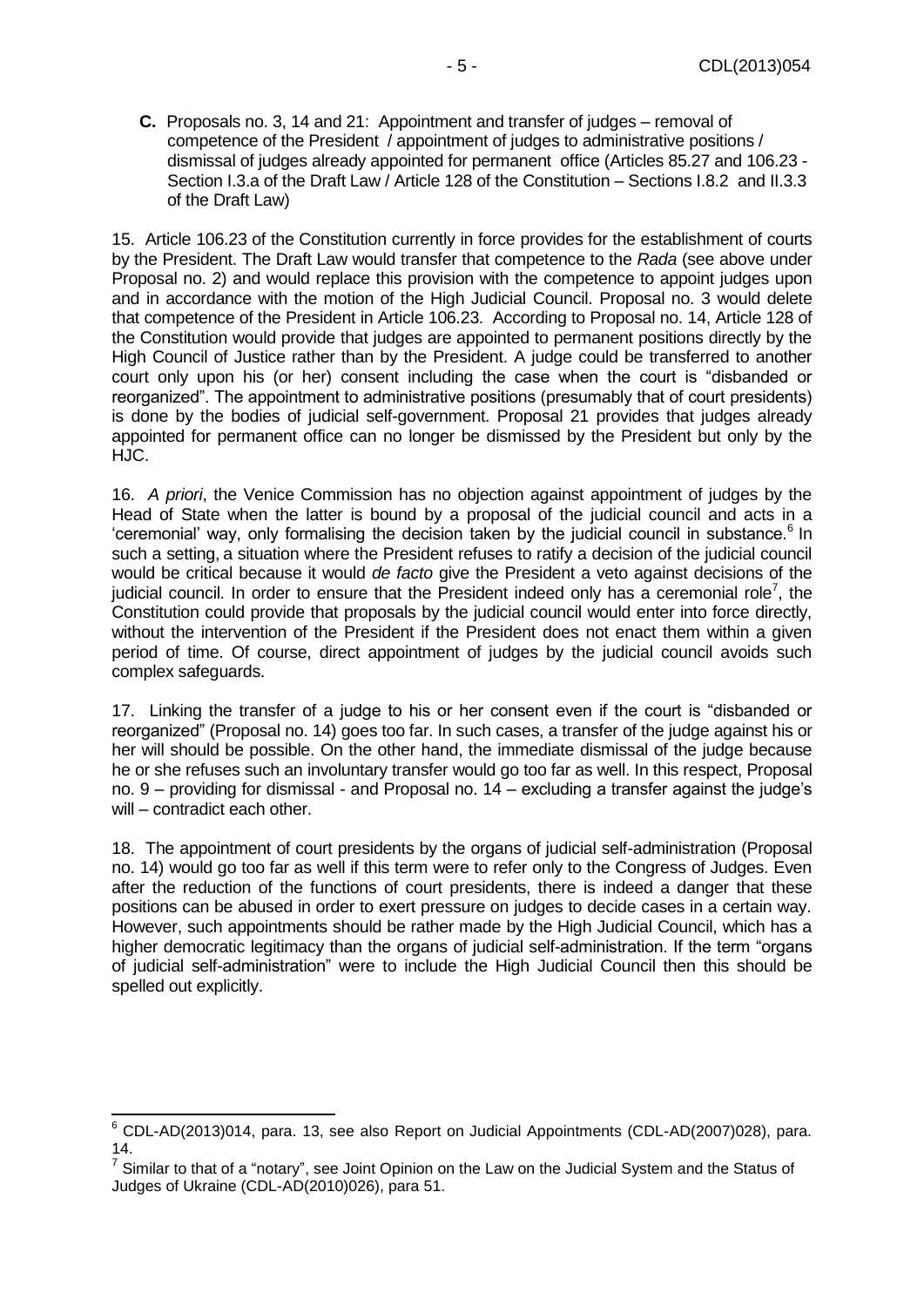<span id="page-5-0"></span>**D.** Proposal no. 4: Term of office of the Prosecutor General (Article 122 of the Constitution - Section I.4 of the Draft Law)

19. This Proposal sets the term of office of the Prosecutor General at 6 years, without the right to reappointment for another term.

20. In its Joint Opinion on the Draft Law on the Public Prosecutor's Office of Ukraine, the Venice Commission had recommended that "Article 122 of the Constitution should be amended to provide for a longer mandate than the current five years and should exclude re-election."<sup>8</sup> Proposal no. 4 is welcome because the prohibition of re-election prevents an accumulation of power in the person of the Prosecutor General.

<span id="page-5-1"></span>**E.** Proposal no. 6: Supreme Court (Article 125 of the Constitution – Section I.b.5 of the Draft Law)

21. Proposal no. 6 entrusts the Supreme Court with unifying the practice of the specialised high courts. In its 2010 opinion on the judicial system of Ukraine, the Venice Commission had criticised the removal of this important function $9$  and therefore its reintroduction is welcome.

22. Item 6 provides that the Supreme Court can also act as a Court of first instance in cases to be foreseen in procedural legislation. Given that Ukraine has four levels of jurisdiction (local courts, regional courts, high specialised courts and the Supreme Court), the Supreme Court should not have first instance competence but rather act as an appeal instance only. This also would allow for a double degree of jurisdiction.

<span id="page-5-2"></span>**F.** Proposal no. 7: International Criminal Court (Section I.5.B.2)

23. Proposal no. 7 introduces the recognition of the jurisdiction of the International Criminal Court (hereinafter "ICC") on the constitutional level and is welcome. This recognition is important in view of Article 25 of the Constitution, which prohibits the "surrender" of nationals to another state. Ukraine has signed but not ratified the Rome Statute of the ICC. In 2001, the Constitutional Court of Ukraine found the Rome Statute of the ICC to be in conflict with the Constitution.<sup>10</sup> A recognition of the jurisdiction of the ICC in the Constitution should overcome this problem and enable the ratification of the ICC Statute<sup>11</sup>. As a consequence, Ukraine would be obliged to surrender its citizens to the ICC, if so requested.

<span id="page-5-3"></span>**G.** Proposal no. 8: Judicial Immunity (Section I.6.a.2 of the Draft Law)

24. This proposal provides that when administering justice, judges can only be arrested or detained with the consent of the High Council of Justice, with the exception of detention *in flagranto delictu* or cases of corruption related to the administration of justice.

25. Currently, Article 126.3 of the Constitution gives a much wider, general immunity to judges which covers all cases of detention or arrest and which can be lifted by the *Verkhovna Rada*. Proposal no. 8 would reduce this general immunity to a functional immunity and is therefore

<sup>-</sup> $8$  CDL-AD(2013)025, para. 117.

<sup>&</sup>lt;sup>9</sup> Joint opinion on the law on the judicial system and the status of judges of Ukraine (CDL-AD(2010)026, para. 125); see also Joint opinion on the draft law amending the law on the judiciary and the status of judges and other legislative acts of Ukraine (CDL-AD(2011)033), para. 6.

<sup>10</sup> Case N 1-35/2001, N 3-v/2001 of 11 July 2001.

<sup>&</sup>lt;sup>11</sup> See also Second Report on Constitutional Issues raised by the Ratification of the Rome Statute of the International Criminal Court (CDL-AD(2008)031), paras. 14-15.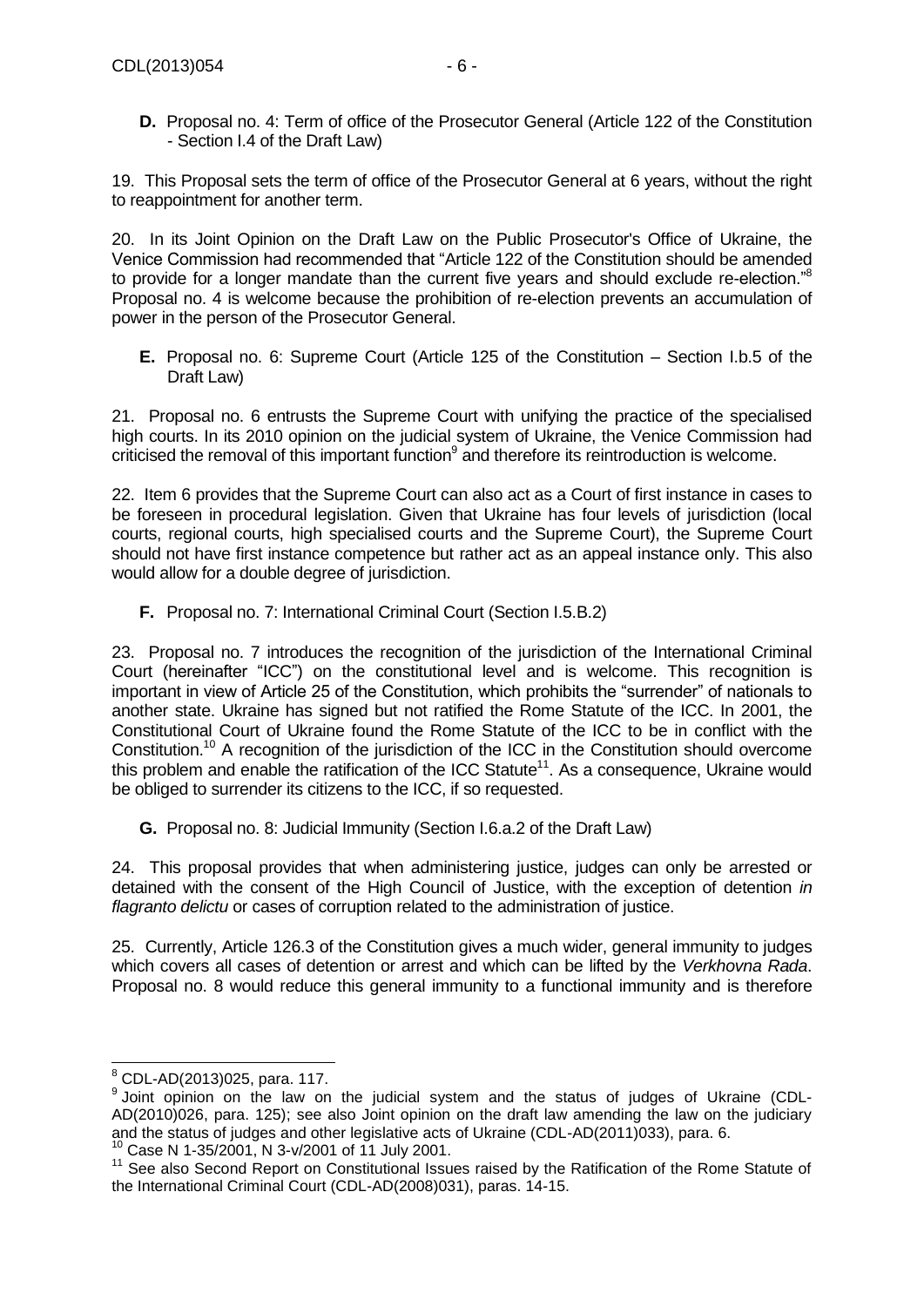welcome. The lifting of judicial immunity should certainly not be a competence of Parliament. The High Council of Justice is much more apt to take such a decision.<sup>12</sup>

26. In its *amicus curiae* brief on the Immunity of Judges prepared upon request by the Constitutional Court of Moldova, the Venice Commission examined the question whether the exclusion of judicial immunity for passive corruption and traffic of influence by judges contradicts international standards. The Commission and came to the conclusion that this was not the case<sup>13</sup>. Consequently, as such, the removal of immunity for corruption in the administration of justice in Ukraine does not contradict these standards either. However, a problem often discussed in Ukraine was that of 'selective justice', whereby – potentially well founded - charges would be brought only against some persons, possibly including those who would be seen as being close to opposition or in conflict with the prosecution service. Such allegations should be taken seriously but they are not an issue of constitutional legislation and have to be addressed in its implementation.

<span id="page-6-0"></span>**H.** Proposal no. 9: Dismissal of Judges (Article 126.5 of the Constitution – Section I.6.B.11)

27. The Proposal no. 9 provides three additional grounds for the dismissal of a judge:

- The absence of consent to a transfer to another court in case of reorganisation or abolishment of a court according to Article 85.I.27 of the Constitution by the *Verkhovna Rada*.
- A decision on impeachment of a judge
- The failure of re-qualification of a judge

28. The issue of impeachment will be dealt with under Proposal no. 11 below. On the failure of re-qualification of all judges of Ukraine, see Proposal no. 17 below.

29. The absence of consent to a transfer to another court in case of closure or reorganisation of a court is too wide a formulation for a ground for dismissal of a judge, even if the closure or reorganisation has been decided by the *Verkhovna Rada* in the form of a law. Much will depend on the proposals for transfer made to the judge and on their timing. It may well be the case that right at the moment of closure or reorganisation no adequate position for transfer is available but soon thereafter such a position becomes available. Before being faced with a dismissal, the judge should receive more than one proposal for transfer and the prospect of upcoming retirements of judges in other courts should be taken into account when making such proposals. Rather than simply dismissing the judge, he or she should be transferred against his or her will. If the judge then does not turn up for work at the new post, ordinary disciplinary measures could be taken, which eventually could lead to a dismissal of the judge but not because of the refusal of the transfer but because of the refusal to work.

<span id="page-6-1"></span>**I.** Proposal no. 10: Retirement age of judges (Article 126 of the Constitution – Section I.6.г)

30. Proposal no. 10 sets the age of 75 as the retirement age for judges of the Supreme Court and the high specialised courts whereas 65 is fixed as the retirement age for all other judges. Such a stark distinction seems excessive because it would create two classes of judges, the 'upper' judges who can work until the age of 75 years and the 'lower' judges who have to retire at 65 (and as a consequence have to live with a retirement pension, which is much lower than the income of active judges). The consequence of such a split system would probably be that 'lower' judges will make every effort – and possibly compromises in their judgements - to be appointed as a judge of a high specialised court before they have to retire at 65. Such a distinction within the profession of judges is not only discriminatory, it

<sup>12</sup> CDL-AD(2013)014, para. 20.

<sup>13</sup> CDL-AD(2013)008, para. 54.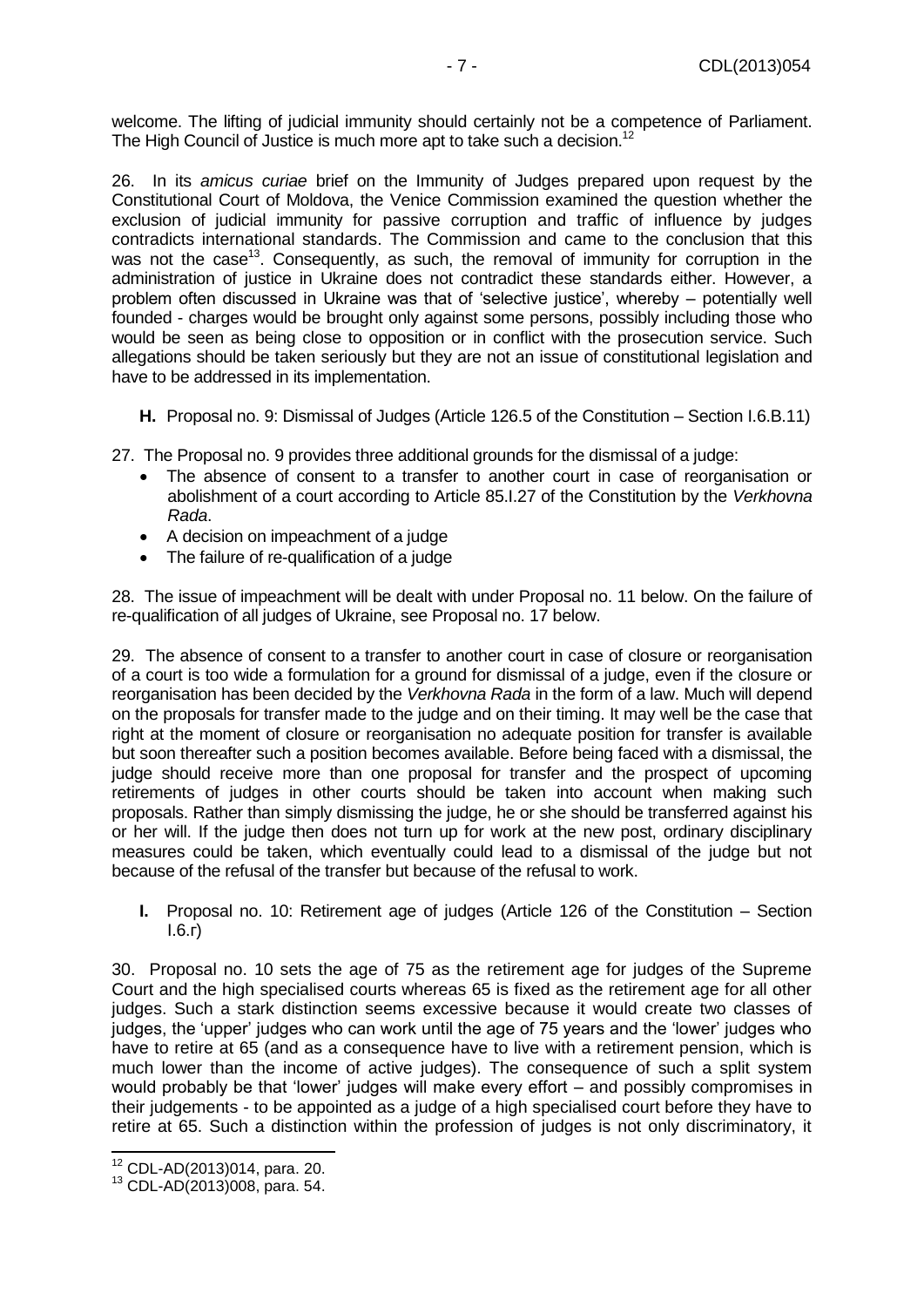might also lead to judges being willing to compromise in their adjudication in order to obtain promotion before they have to retire at 65.

<span id="page-7-0"></span>**J.** Proposal no. 11: Impeachment of judges (Article 126 of the Constitution – Section I.6.д)

31. This proposal would introduce an impeachment procedure against a judge of lower instance courts, which would be initiated by at least 20 per cent of the citizens of Ukraine of the respective court district or by one third of the members of the *Verkhovna Rada*. Following such an initiative, the *Verkhovna Rada* voted on the impeachment and the judge would be dismissed if more than half of all members of the *Rada* voted for it. Initiatives for the impeachment of judges of the high specialised courts and the Supreme Court could be introduced by one third of all members of the *Rada* and would be carried if two thirds of all members voted for it.

32. The introduction of such a procedure is clear contradiction of the principle of the independence of the judiciary and would make the position of the judges dependent on a political organ, the *Verkhovna Rada*. The initiation of an impeachment by the citizens could even lead to judges trying to please "the voters" rather than to apply the Constitution and the laws, for example through harsh sentences in highly mediatised criminal cases.

<span id="page-7-1"></span>**M.** Proposals no. 12 and 25: Role of the High Qualification Commission - recommendation of candidates for the office of judge / transfer of judges (Article 127.3 of the Constitution – Section I.7.a / Section II.8 of the Draft Law)

33. Proposal no. 12 would remove the competence of the High Qualification Commission ("HQC") to make proposals for the office of judge and attribute this power to the High Judicial Council. While the draft Law provided for a competence of the High Qualification Commission to submit a motion for the transfer of judges, Proposal no. 25 would attribute the final decision in this matter to the HQC.

34. It seems not logical to attribute the transfer of judges to a body called "qualification commission" while the competence to make proposals for the office of judge is withdrawn from that body. If it were retained as a separate body, the HQC should be in charge of the qualifications rather than transfers of judges.

35. Ideally, in order to ensure a coherent approach to judicial careers, the HQC should become part of the HJC, possibly as a chamber in charge of the selection of candidates for judicial positions. Admittedly there is no European standard that judicial appointments and careers should be dealt with by a single body, however.

<span id="page-7-2"></span>**M.** Proposal no. 13: Competitive selection of judges (Article 127 of the Constitution – Section I.7.6.2)

36. Proposal no. 13 provides that judges shall be selected on a competitive basis and that candidates shall not be discriminated on the basis of "race, color, political, religious and other views, sex, ethnic and social background, material status, place of residence, language or other features".

37. The principle of competitive selection of judges already exists on the level of ordinary law. Raising this principle – or for example the automatic distribution of cases – to the constitutional level is nonetheless welcome.<sup>14</sup> Given that in Ukraine the independence of the judiciary remains an issue of concern, raising such principles to the level of the Constitution addresses

<sup>-</sup><sup>14</sup> CDL-AD(2013)014, para. 27.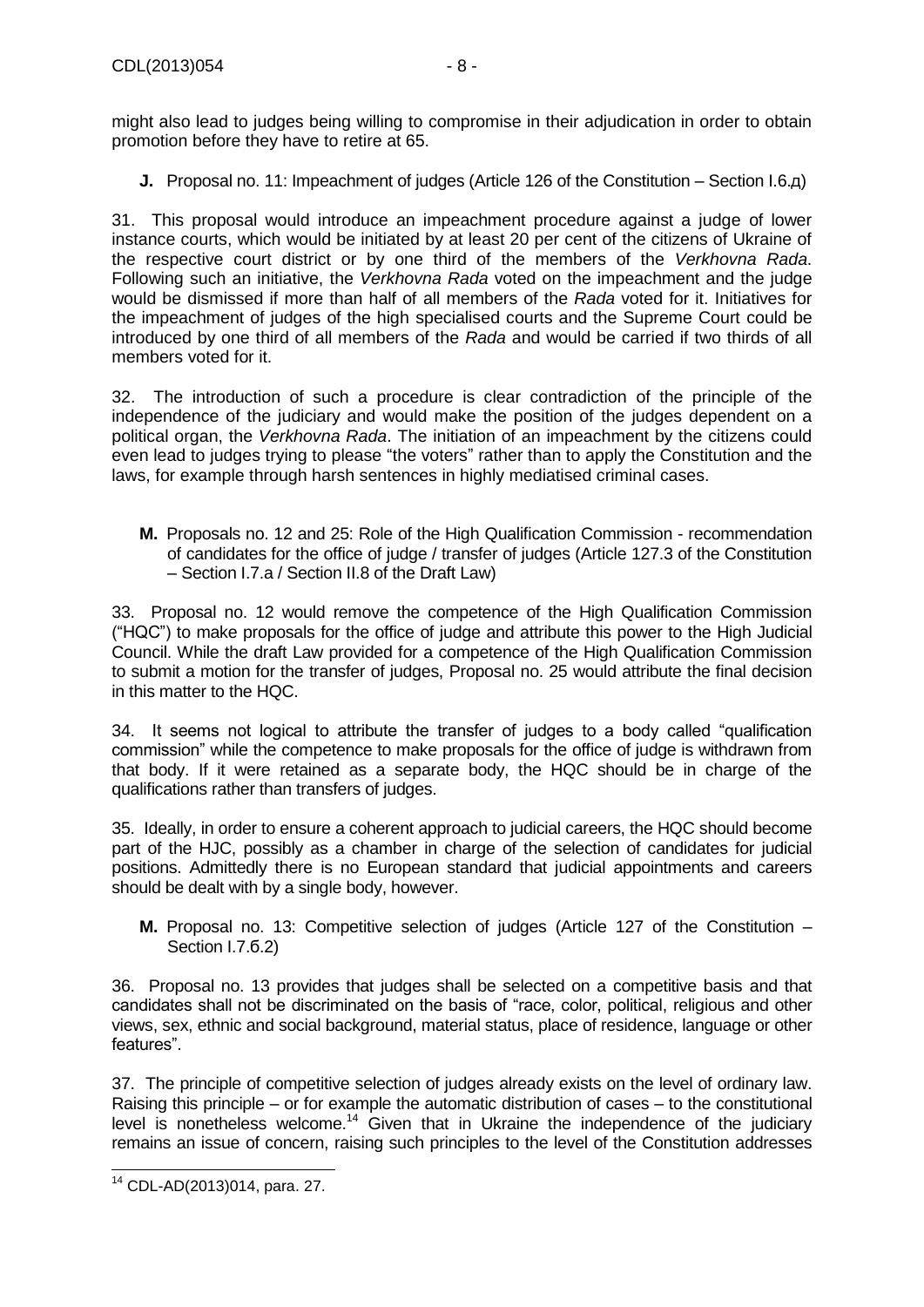the danger of ordinary legislation contradicting such principles and provides an occasion for the Constitutional Court to remove such legislation from the legal order.

38. The list of grounds for which discrimination is prohibited does not include sexual orientation, which should be added. On the other hand, the (absence) of the knowledge of language can be a valid reason to discriminate. A command of the state language is a legitimate requirement for appointment as a judge. The term "or other features" may also be too wide: Sufficient legal qualifications, for example, are of course necessary for appointment.

<span id="page-8-0"></span>**N.** Proposal no. 15: High Judicial Council (Article 131 of the Constitution – Section I.10 of the Draft Law)

39. Proposal no. 15 gives the High Judicial Council wide powers, including:

- The selection of candidates for the position of a judge
- The appointment of judges
- The dismissal of judges
- The transfer of judges to other courts
- The decision on the violation of incompatibility requirements by judges and prosecutors
- Disciplinary actions against judges and prosecutors

40. According to the Proposal, the HJC would have 15 members. The President of the Supreme Court would be *ex officio* member. 10 judges would be appointed by the Congress of Judges among judges from all levels and specialisations in a proportionate manner. The Bar and Academia would appoint two members each. To become member of the HJC 10 years of experience would be required (at least the English translation seems to confuse the criterion of a law degree for judges, where this is obvious, and other members of the Council). Members would be appointed for 6 years and could not be reappointed.

41. The HJC would thus have 11 judges among its 15 members. This proportion seems even too high and could lead to inefficient disciplinary procedures. While calling for an appeal to a court against disciplinary decisions of judicial councils is required, the Venice Commission insists that the non-judicial component of a judicial council is crucial for the efficient exercise of the disciplinary powers of the council.

42. Proposal no 15 would remove the Prosecutor General from the HJC. In its Joint Opinion on the Draft Law on the Public Prosecutor's Office<sup>15</sup>, the Commission had welcomed the separation of the functions of the judicial and prosecutorial councils but criticised that this separation was not done coherently. The Proposal too removes all participation of prosecutors from the HJC but retains powers of the HJC in respect of prosecutors (incompatibility requirements and discipline). However, the HJC should have no such powers if there is a separate prosecutorial council.

43. The Venice Commission is of the opinion that in the implementation of the constitutional amendments, the judgement *Oleksandr Volkov v. Ukraine* of the European Court of Human Rights<sup>16</sup> has to be taken into account. In respect of the HJC, this means that the members of the HJC should exercise their functions as a full-time profession.

<sup>15</sup> CDL-AD(2013)025, para. 154, see also CDL-AD(2013)014, para. 39.

<sup>&</sup>lt;sup>16</sup> Application no. 21722/11, Judgment (merits) of 9 January 2013, paragraphs 163, 181 and 185.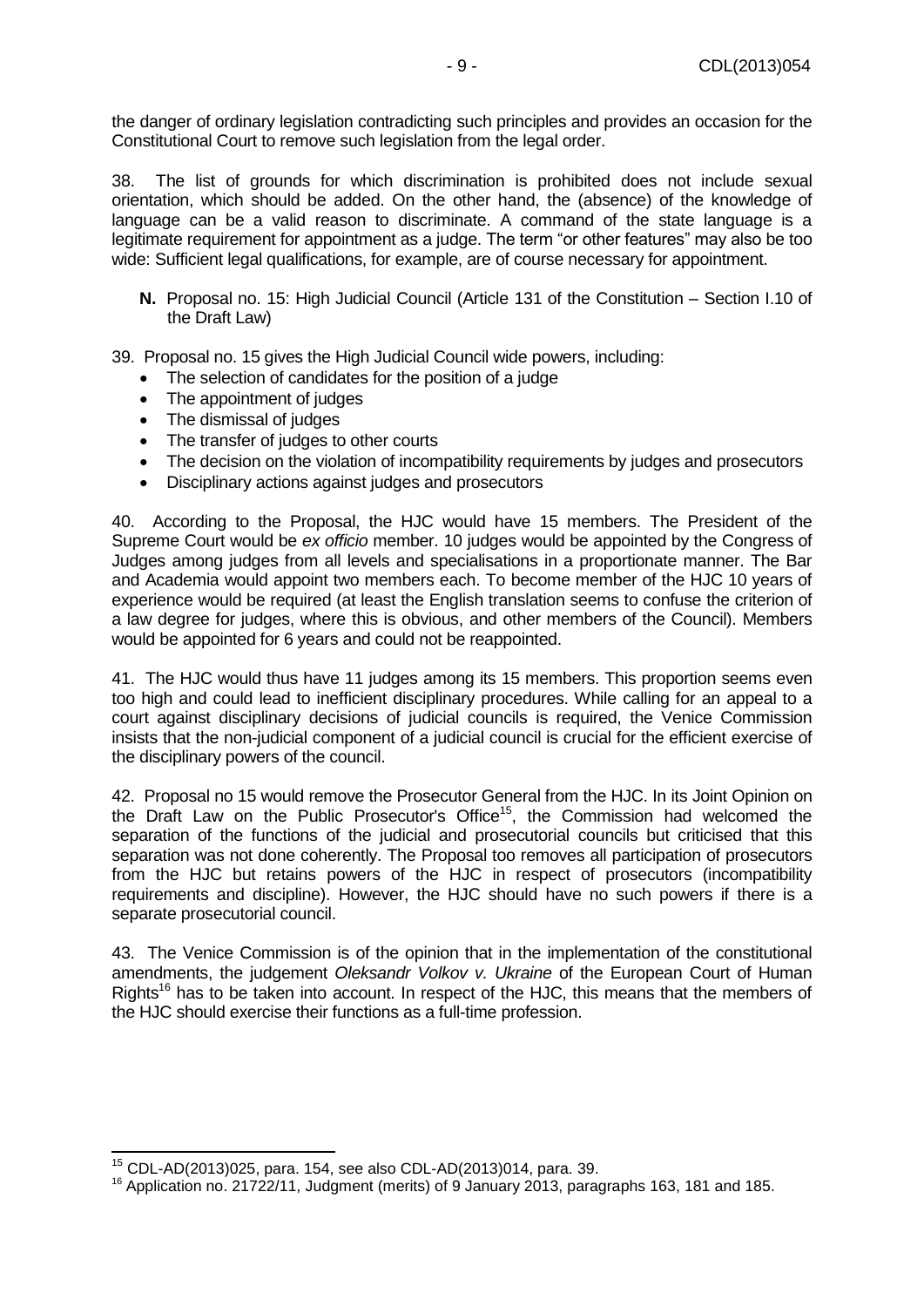<span id="page-9-0"></span>**O.** Proposal no. 16: Entry into force (Section II.1 of the Draft Law)

44. The Draft Law provided for an entry into force of the constitutional amendments 90 days after their publication and made the entry into force of the constitutional amendments conditional on the adoption of a law defining the grounds and procedure for the consent of the HJC to the detention or arrest of a judge. Proposal no. 16 would reduce the 90 day deadline to 30 days and would remove the condition of the adoption of a law on the consent of the HJC to detention or arrest of a judge.

45. This proposal is welcome because it does not seem logical why the entry into force of the constitutional amendments should depend on a law in one specific field. More importantly, the removal of the requirement of a motion of the High Qualification Commission for a decision of the HJC on the consent to detention or arrest of a judge (Proposal no. 8 above) does not seem a sufficient reason to warrant a specific law, the adoption of which would condition the whole constitutional reform.

<span id="page-9-1"></span>**P.** Proposal no. 17: Probationary periods - transitional provision (Section II.2.2 of the Draft Law)

46. Proposal no. 17 refers to probationary judges and provides that within one year after the entry into force of the constitutional amendments, all judges have to undergo a qualification test.

47. The Venice Commission has consistently opposed probationary periods for judges because they endanger the judges' independence.<sup>17</sup> The Commission recognises that the personal qualities of a newly recruited candidate need to be tested. The Commission has therefore suggested that during their probationary period, judges prepare judgements, conduct hearings but do not adjudicate themselves but act under the authority of permanently appointed  $judges.<sup>18</sup>$ 

48. A qualification test for all sitting judges is a very delicate matter. The Venice Commission was very critical of the dismissals of all judges in Serbia who had to re-apply for their positions.<sup>19</sup> A qualification test for all sitting judges could create similar problems, endanger judicial independence and should be avoided. Problems with the qualification of judges should be settled through efficient disciplinary proceedings in individual cases.

<span id="page-9-2"></span>**Q.** Proposal no. 18: Permanent tenure for judges at the end of their probationary period (Section II.2.3 of the Draft Law)

49. The Draft Law foresaw that judges who are at the end of their probationary period at the entry into force of the constitutional amendments would be appointed as permanent judges. Proposal no. 18 further adds that these judges would be appointed by the HJC and would not have to pass a competitive examination. This specification does not call for specific comment.

 $\overline{a}$ <sup>17</sup> CDL-AD(2013)014, para. 18.

<sup>&</sup>lt;sup>18</sup> Report on the Independence of the Judicial System Part I: The Independence of Judges (CDL-AD(2010)004), para. 37.

<sup>&</sup>lt;sup>19</sup> Interim opinion on the draft decisions of the high judicial council and of the state prosecutorial council on the implementation of the laws on the amendments to the laws on judges and on the public prosecution of Serbia, CDL-AD(2011)015, para. 9.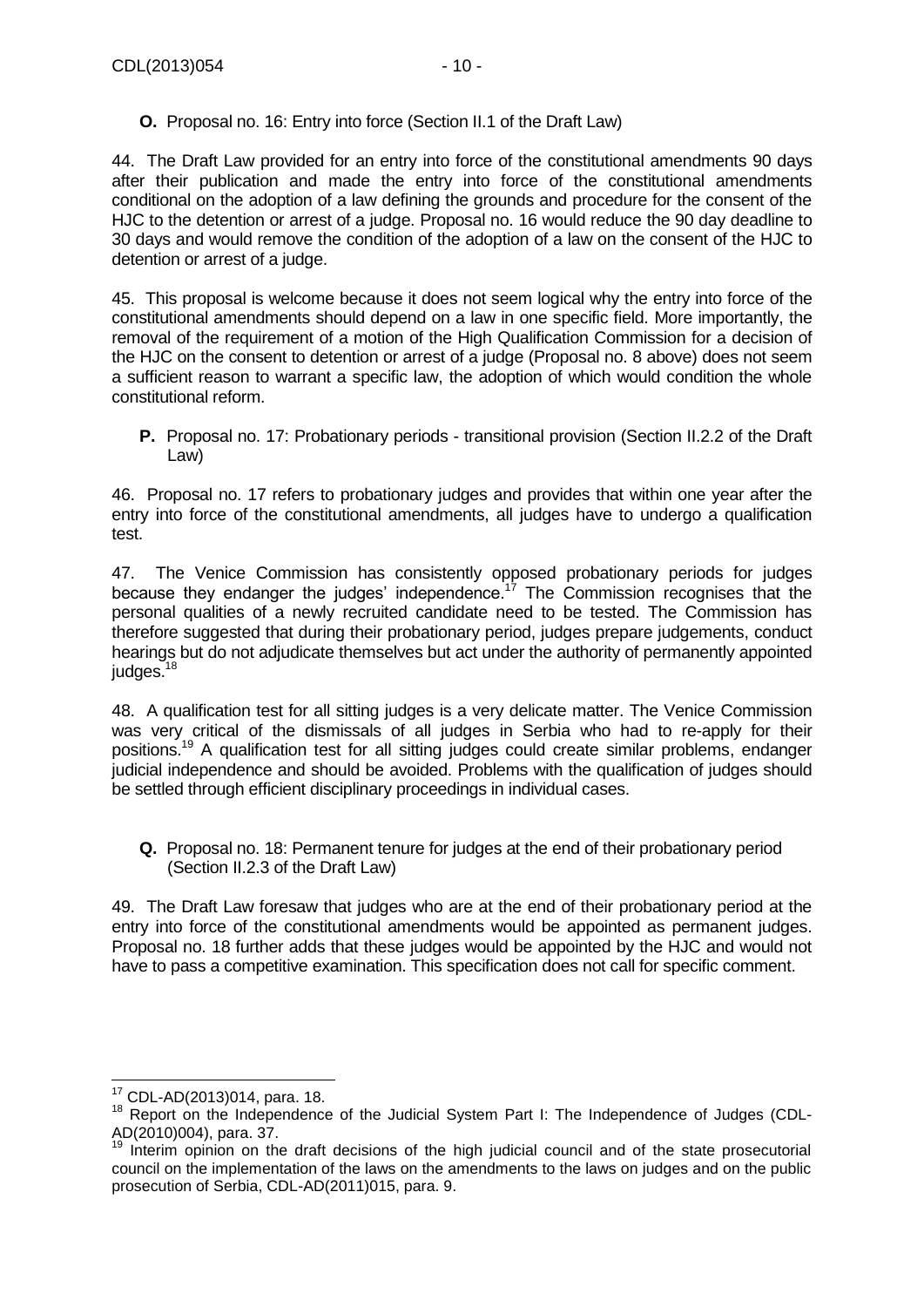<span id="page-10-0"></span>**R.** Proposal no. 19: Transfer of pending judicial candidacies from the President to the HJC (Section II.2.4 of the Draft Law)

50. Proposal no. 19 provides that files of candidate judges that had already been transmitted to the President of Ukraine shall be transferred to the HJC. There is no objection against such a transitional provision.

<span id="page-10-1"></span>**S.** Proposal no. 20: Retirement of judges who are 65 years old but have not yet been dismissed (Section II.2.4 of the Draft Law)

51. It seems that the Draft Law allowed some flexibility as concerns the requirement to retire for judges who have reached 65 years. Proposal no. 20 would remove such flexibility.

52. The retirement age for judges should be clearly set out in the legislation. Any doubt or ambiguity has to be avoided and a body taking decisions on retirement should not be able to exert discretion. The absence of clear provisions could be used to exert pressure on the judge.

<span id="page-10-2"></span>**T.** Proposal no. 22: Dismissal for breach of oath (Section II.4 of the Draft Law)

53. Proposal no. 22 transfers the competence for a dismissal of a judge because of breach of oath from the President to the HJC.

54. In its opinion on the Draft Law on the amendments to the Constitution, Strengthening the Independence of Judges and on the Changes to the Constitution, the Venice Commission strongly criticised the vague term of "breach of oath" as a basis for the dismissal of a judge and welcomed the introduction of the clause "commitment of an offence, incompatible with further discharge of the duties of a judge" $20$ .

55. In this clause, the term "offence" has to be understood as meaning that each disciplinary ground has to be individually codified in Law in a way similar to a penal provision. The absence of a catalogue of such disciplinary offences would be unconstitutional under such a clause. No dismissal should be possible unless the conduct of a judge is covered by the definition of a disciplinary offence. The obligation to typify disciplinary offences on the level of the law also stems from the judgement *Oleksandr Volkov v. Ukraine* of the European Court of Human Rights<sup>21</sup>.

<span id="page-10-3"></span>**U.** Proposals no. 23 to 26: Transitions provisions - Transfer of the competence to lift judicial immunity from the *Verkhovna Rada* to the HJC (Section II.9 of the Draft Law)

56. Proposal no. 23 provides that cases of dismissal of judges pending before the *Verkhovna Rada* should be transferred to the HCJ. According to Proposal 24, the HJC would have to take a decision on pending dismissal cases within two weeks. The High Judicial Council would also have to take decisions on pending cases of transfers within two weeks, according to Prposal no. 25. Proposal no. 26 provides for the transfer of the competence to lift judicial immunity from the *Verkhovna Rada* to the HJC within one week after the establishment of the HJC under the amended Article 131.3 of the Constitution.

57. As pointed out above under Proposal no. 8, judicial immunity should not be lifted by Parliament but by an organ of the judicial system, like the HJC. Therefore, the transfer of pending cases to the HJC once it is (re)established, is positive. However, the deadlines under which the HJC would have to decide all pending cases are clearly too short.

 $^{20}$  CDL-AD(2013)014, paras. 24 and 53.

 $21$  Application no. 21722/11, Judgment (merits) of 9 January 2013, paragraphs 163, 181 and 185.